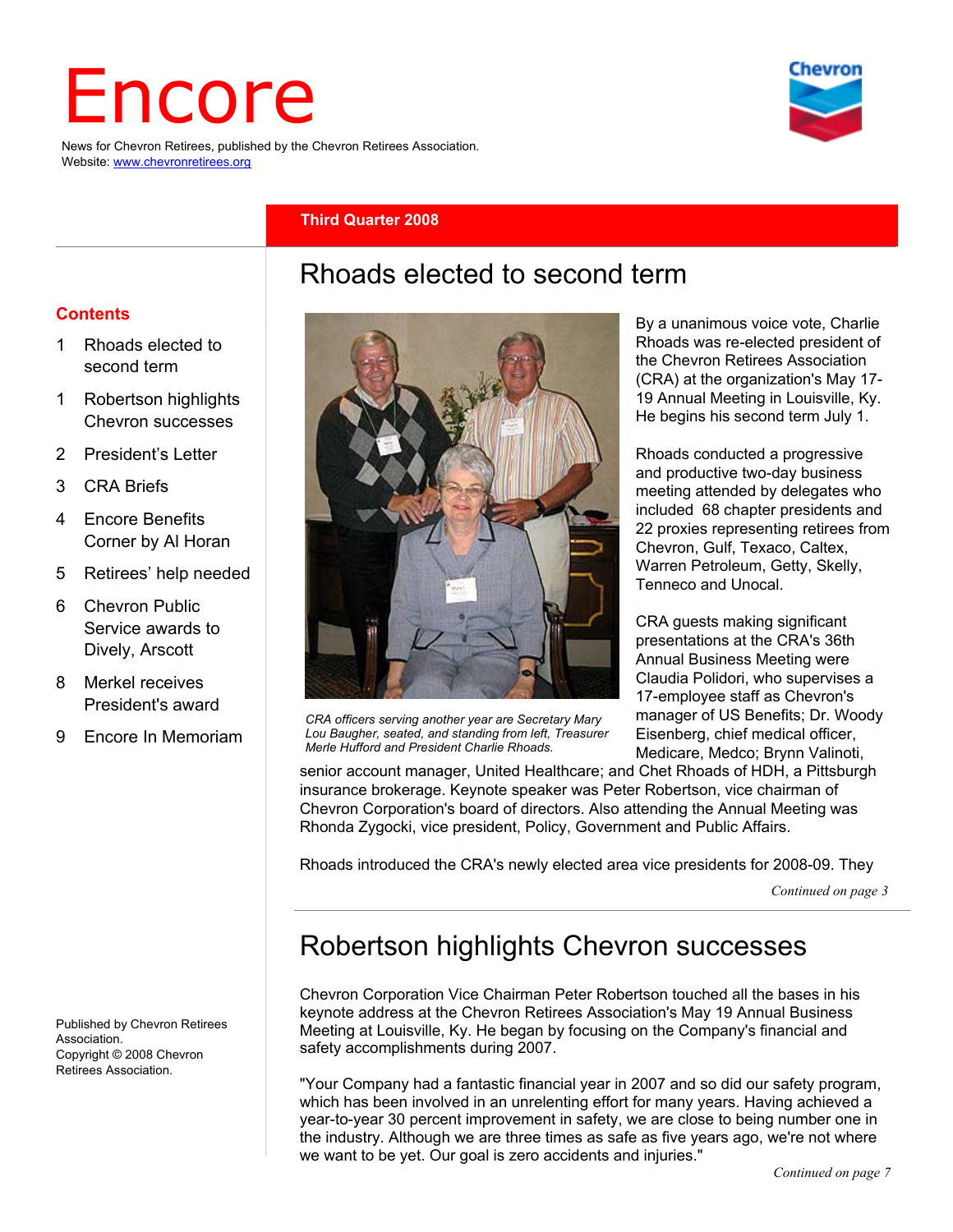It is notable and appreciated that each Committee Chair and Officer has agreed to continue serving another year to ensure we keep the momentum necessary to achieve our goals on your behalf.

## President's Letter

#### **Great improvements accomplished at our Louisville Annual Meeting**

Wow. A year has gone by so fast. But not fast enough to prevent your Chevron Retirees Association team from achieving some significant accomplishments during the last 12 months.

Accomplishments, of course, don't occur without very strong and committed team members. I have been blessed with an outstanding group of Officers, Committee Chairs and Committee members. We, as an organization, also have been blessed to have outstanding Area Vice Presidents and Chapter Presidents.

Our latest accomplishments were achieved at the CRA's mid-May Annual Meeting in Louisville, Kentucky, where Mike Riley, the Midwest Area Vice President, and his team of volunteers organized and executed a great conference in a historic hotel at a very low cost.

During our two days of ongoing business sessions, your Chapter Presidents put forth the areas of concerns and issues which most affected their chapters. And in most cases, they found solutions and resolution.

Other outcomes in Louisville were great improvements in our ability to communicate with retirees, increase membership, steamline our meetings and further tighten financial stewardship. The delegates unanimously (1) approved the proposed Dental Plan (subject to MetLife agreeing to offer the Plan) and (2) they passed a Resolution, in recognition of the growing inflation, for the Company to consider granting a pension supplement to those retirees who receive monthly pensions.

As always, we were delighted that several key Company representatives participated in the Annual Meeting, thereby contributing to its success. Claudia Polidori, manager of US Benefits; Rhonda Zygocki, vice president of Policy, Government and Public Affairs; and Peter Robertson, vice chairman of the corporation, brought us up to date on issues in their functional areas as well as those facing the Company and the industry as a whole.

Finally, I was "energized" by being elected for a second term as president to lead our team who work so diligently to benefit our fellow retirees. It is notable and appreciated that each Committee Chair and Officer has agreed to continue serving another year to ensure we keep the momentum necessary to achieve our goals on your behalf.

Have a great summer. Warm regards, Charlie

Charlie Rhoads 2113 Briarglen Drive Houston, TX 77027 713-871-0224 crhoads@therhoadsgroup.net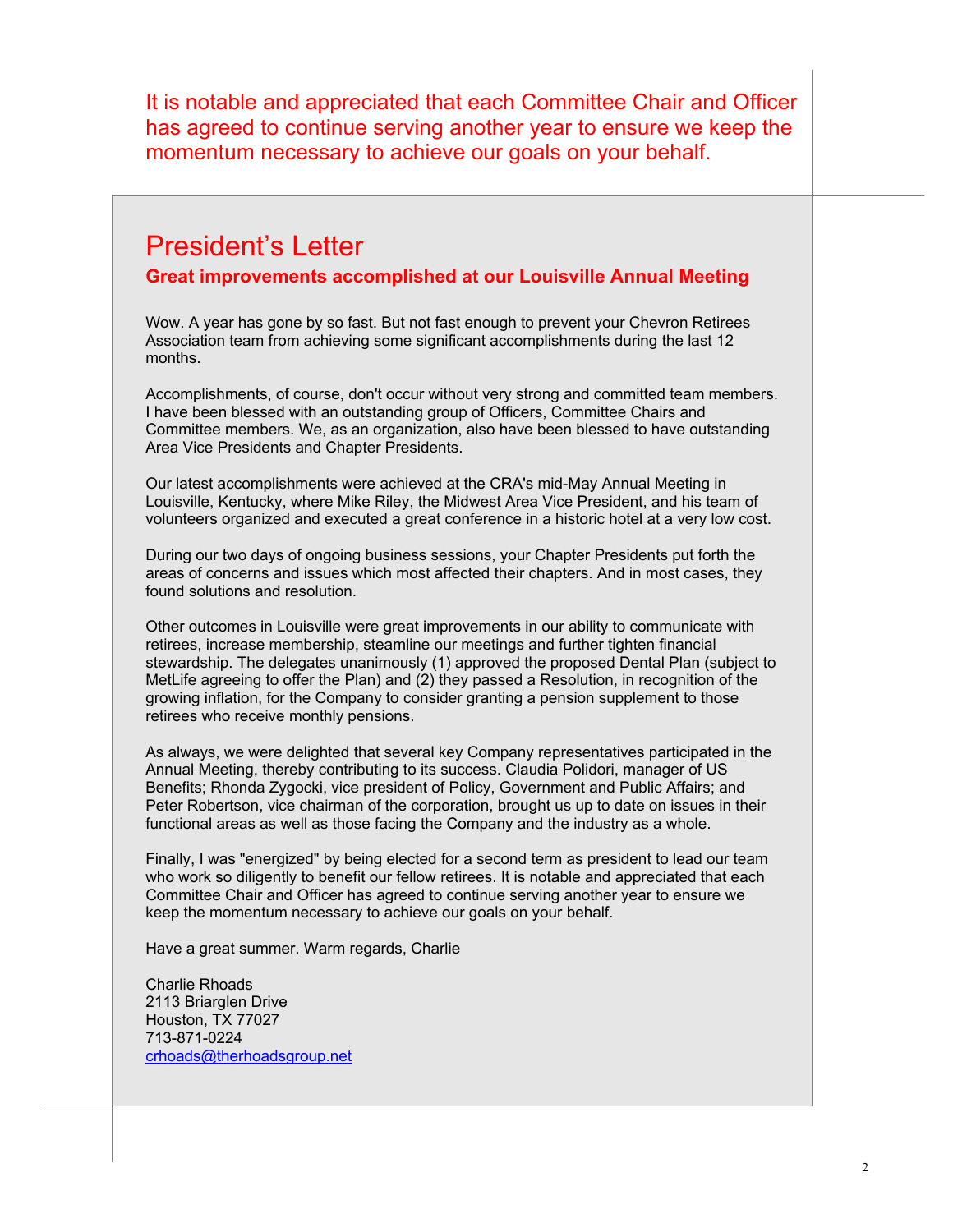## CRA Briefs

Washington Asphalt Paving Association recently honored the late (2006) Coley Wyckoff with an annual scholarship in his name to the University of Washington Engineering School. His own school, Whitman College, previously honored him with a grant to their library. Wyckoff worked 38 years in Chevron's Asphalt Division. Based in Seattle, he was an international expert in asphalt paving with special assignments to Alaska, China, Pakistan and Sweden. He also served on the board of the Chevron Texaco Puget Sound Chapter.

Ninety-seven members of the Greater New Orleans and a dozen from the Texaco Retirees of New Orleans chapters attended a May open house hosted by Chevron Corporation's Gulf of Mexico Business Unit at its new headquarters at 100 Northpark Boulevard in Covington, La. The visit at the campuslike complex included tours, barbecue lunch and entertainment.

For 2008 the Contra Costa Chapter is awarding four

college scholarships, each worth \$1,250, to the children and grandchildren of dues-paying members. More than 50 percent of chapter members give generously to support this program. Now in its fourth year, the program started with one scholarship.

Tulsa Skelly-Getty-Texaco Chapter members donated memorabilia to a Skelly Exhibit at the Tulsa Historical Society. Among exhibit items are gasoline pumps. signage, an oil dispenser and photos of former company facilities and employees. Active in coordinating the exhibit was chapter member and Skelly-Getty-Texaco retiree (1986) Sue Piggott. She's also a Tulsa Historical Society board member.

North Central Texas Chapter has increased its paid membership by 67 new members to a total enrollment of 418.

At its Oct. 21 meeting the Oklahoma City Chapter will conduct a gala 20th Anniversary celebration. The chapter has had only four presidents in that span, with Bill Merkel serving the longest term of eight years. And he's still president.

#### Rhoads elected to second term

*continued from page 1*

are Gary Branson, The Plains; John Bulla, Midwest; Frank Coe, South Texas; Dennis Dauphin, Gulf Coast; and Peter Gates, Northern California/Hawaii. Returning area vps are Robin Backstrom, Intermountain; Daryl Brennick, Northwest U.S./Alaska; Herb Farrington, Southern California; Kim Fisher, Canadian; George Powell, South Atlantic Seaboard; E. Kevin Ryan, North Atlantic Seaboard - plus Bill Mather, Unaffiliated Area.

Backstrom provided a brief summary of the 2009 Annual Meeting. It will be held in Las Vegas, Nev., from Sunday, May 17 through Tuesday, May 19 at the Gold Coast Hotel and Casino where 100 standard rooms have been "blocked out" at \$70 per night. Members at each of the Intermountain's 11 chapters will have a role in support of the meeting.

The May 15-17, 2010 annual confab is set for the New Orleans Airport Hilton while the 2011 conference is scheduled for South Texas, with consideration focusing on either San Antonio or Austin.

A lively open discussion regarding the potential 2012 Annual Meeting site was led by Ken Smith, Planning and Research Committee chair. He emphasized that the CRA must look at ways to reduce expenses in light of declining membership. To help accomplish that, one alternative suggested by his committee is to return to the same Annual Meeting location each year - such as Las Vegas. Smith called attention to the fact that room rates, when meetings are held on days other than Saturday or Sunday, are about 50 percent less for Vegas than Louisville, New Orleans and San Francisco.

Other cost-cutting measures discussed: increasing membership dues, reducing area vp travel expenses and requiring that all chapter membership dues be sent to the CRA by March 15. Among added subjects talked about:

- Moving the budget from a fiscal to calendar year. Tom Boaz, Budget and Finance Committee chair, reported that the CRA's 2008-09 budget has a \$6,500 surplus.
- Treasurer Merle Hufford reported that EVERY chapter, regardless of its revenue, now must file a 990N Form.
- An urgent need for a pension supplement.
- Reviewing Project Purpose to determine if a possible update is needed.
- The fact that 21 of the CRA's 101 chapters have 30 or less paid members.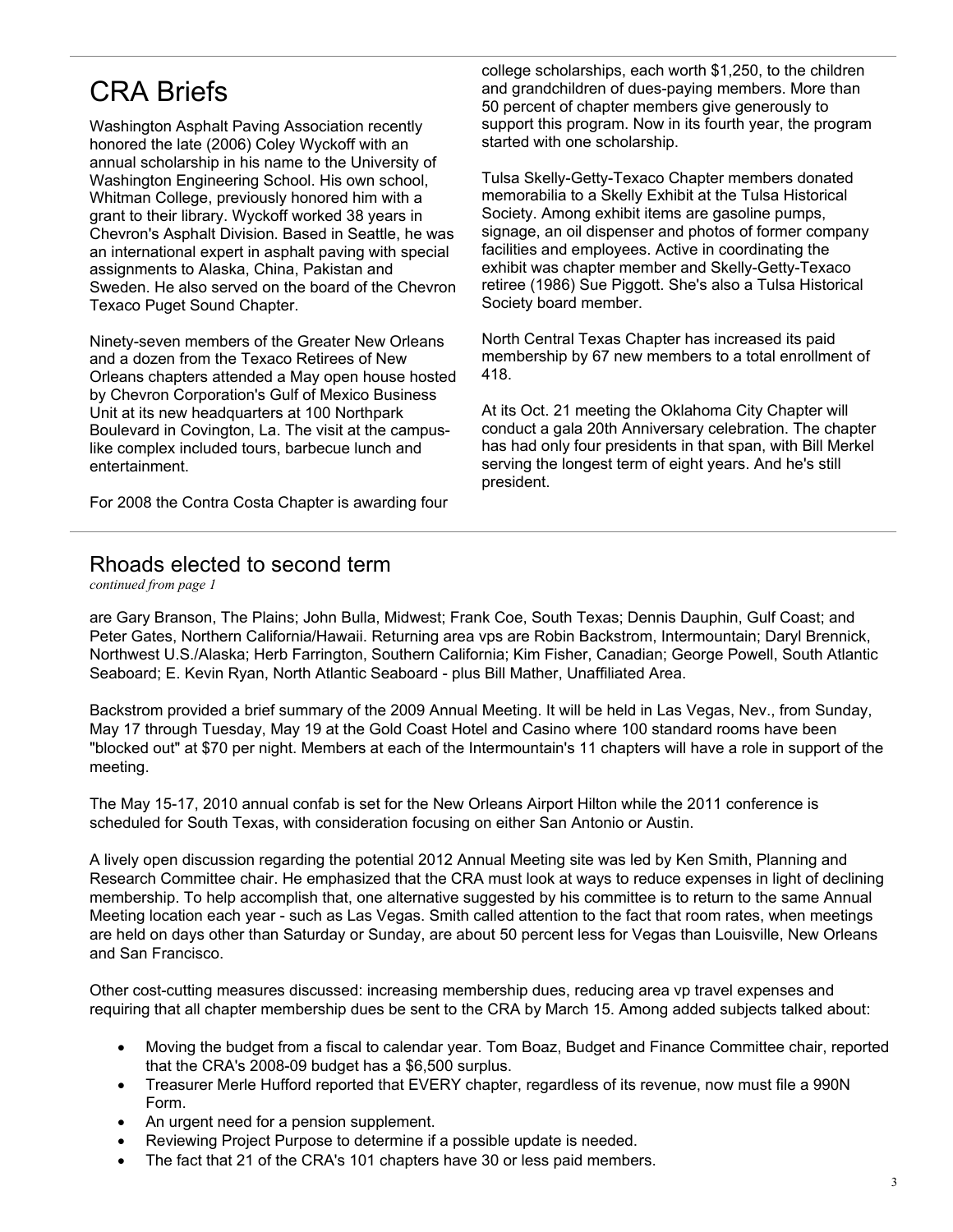## Encore Benefits Corner by Al Horan, CRA's Benefits Chairperson A Benefits overview on Annual Meeting

I attended my first CRA Annual Meeting which was held on May 18-19 in Louisville, Ky. I was very impressed by the level of discussion of topical issues and the professional manner in which the meeting was organized and conducted. During the course of the two days, presentations were made by CRA Officers and Committee Chairs and Chevron, United Health and Medco.

An abbreviated version of the Benefits Committee's presentation will be posted on CRA's website, www.chevronretirees.org, at a later date. The presentations given by Chevron, United Health and Medco are summarized below.



*Benefits representatives partaking in the Annual Meeting were, from left, Dr. Woody Eisenberg, chief medical officer, Medco; Claudia Polidori, Chevron manager, US Benefits; Mia Scofield, account advocate, and Brynn Valinoti, senior account manager, both United Healthcare; and Al Horan, CRA Benefits Committee chairman.* 

#### **Claudia Polidori, Manager, US Benefits, Chevron Corporation:**

- Chevron has approximately 65,000 US retirees, of which about 36,000 receive monthly pensions.
- Open Enrollment will be held between Oct. 20-31. Plan changes are expected to be minimal and they will only be available starting Oct. 20.
- Summary Plan Descriptions (SPD's) of existing 2008 retiree benefit plans will be available from Chevron's HR Center beginning about July 1. The HR Center may be contacted by phone at 1-888- TALK2HR (610-669-8595 outside the US) between 6AM - 5PM Pacific Time Monday through

Friday. Please note their busiest times are all day Mondays and Friday afternoons. You may also access the Center by internet at hr2.chevron.com.

#### **Brynn Valinoti, Senior Account Manager, United Healthcare:**

- During the 1st Quarter of 2008, UHC processed approximately 394,000 claims for Chevron. 96% were processed within 10 days of receipt and 99% within 20 days. Most claim costs pertain to Circulatory, Cancer and Musculoskeletal conditions.
- UHC represents 7 of every 10 physicians and 8 of every 10 hospitals. Also, 98% of the US population has access to UHC providers.
- UHC has placed more experienced personnel on Chevron's account to improve the quality of service.

#### **Dr. Woody Eisenberg, Chief Medical Officer, Medicare, Medco:**

- Approximately 50% of Medicare drug spending in 2007 pertained to Cardiovascular (Cholesterol and High Blood Pressure) and Neurology, Mental Health and Pain (Depression and Alzeheimer's Disease).
- It is illegal to buy medication in Canada or any other foreign country. Also, DESI (Drug Efficacy Study

4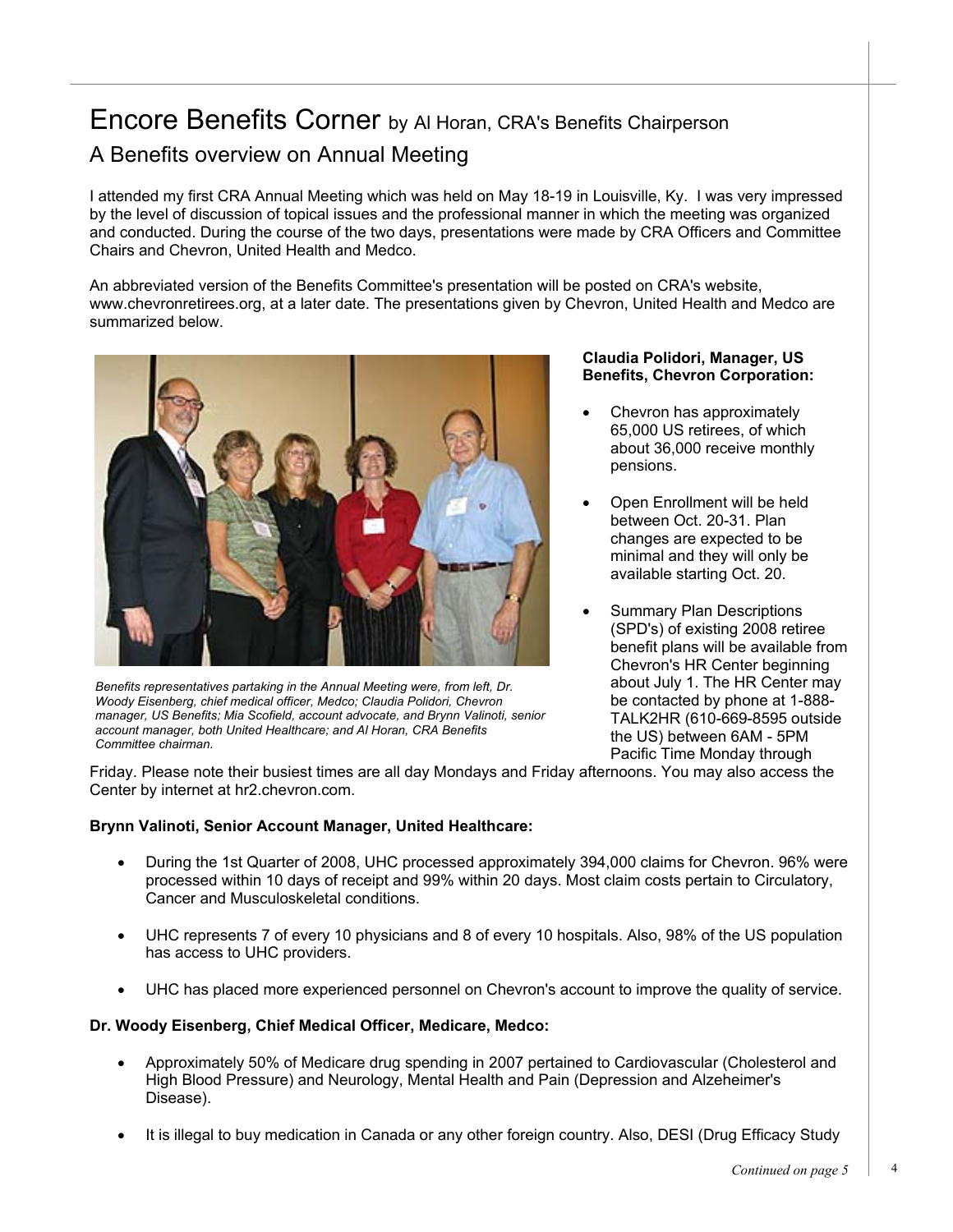## Encore Benefits Corner

*continued from page 4*

Implementation) Drugs and Off Label Drugs may not be covered. In the latter cases the patient's physician may be contacted for further information.

• By law, Medco must inform Plan participants of changes in medications that may no longer be covered by Chevron's Plan. These decisions are made by Medicare and followed by Medco for the Chevron Plans. We are quite thankful to Chevron for attending the CRA meeting and arranging for UHC and Medco to attend. In addition to the above, we wish to update you on the status of increases in Pension Supplementations and CRA's proposed Dental Program.

**Pension Supplementations:** We continue to think that based on facts and circumstances a Pension Supplementation is long overdue for those retirees on fixed monthly pensions, especially those retirees who did not receive an increase in 2006. Charlie Rhoads will be writing and presenting a resolution, which was unanimously approved by CRA delegates, to Chevron's senior management to provide an increase as soon as possible.

**Dental Program:** CRA delegates unanimously approved a Dental Program for dues- paying CRA Members. We continue working with MetLife and are optimistic about being able to offer CRA dues-paying members the opportunity of joining one of two dental plans offered by MetLife. Due to administrative issues, it looks like the Dental Program will be offered later in 2008 with an effective date beginning Jan. 1, 2009. We expect to provide details of the Plans in September 2008 and begin enrollment geographically shortly thereafter.

Lastly, just a reminder that your Benefits Committee stands ready to assist with individual issues you may encounter regarding your eligibility, participation in and payment of claims under each of Chevron's Benefits Plans. Our contact information is below:

- **Al Horan, Caltex:** E-Mail: awhoran@verizon.net, Phone: 972-964-1787

- **Virginia Benfield, Texaco:** E-Mail: vbenfield@comcast.net, Phone: 281-558-3807

- **Linda Bulla, Texaco:** E-Mail: jo2nlin3a@earthlink.net, Phone: 615-832-1046

- **Bill Dodge, Chevron/Gulf:**  E-Mail: wndodge@sbcglobal.net, Phone: 832-934-0680

- **Herb Farrington, Unocal:** E-Mail: herbf76@msn.com, Phone: 714-904-5825

- **Richard Watkins, Unocal:** E-Mail: dwatkins@nctv.com, Phone: 903-451-3266

# Retirees' help needed

At the CRA's Annual Meeting, Chevron Vice Chairman Peter Robertson discussed the unstable U.S. political climate in regards to energy.

Among his comments were, "We need a comprehensive energy policy . . . the only way to reduce energy prices is to increase supply or reduce demand or both . . . energy is a precious resource and we're in a global competition for that resource . . . we must go from being energy spenders to energy savers . . . we need to increase the U.S. supply of all fuels - renewables, nuclear, oil and gas, and we must open the Outer Continental Shelf . . . In the U.S. we need to recognize that climate change is not a California or Massachussetts issue but a national issue."

Addressing his attentive audience, he emphasized, "We need our retirees - you guys - to help educate their families, friends, neighbors and politicians about these energy issues. And we are going to ask you as the year goes by for a lot of help on advocacy and in writing your politicians."

energy policies to read and pass on to their friends and neighbors. After his keynote address, the retirees and spouses in attendance received materials on climate change and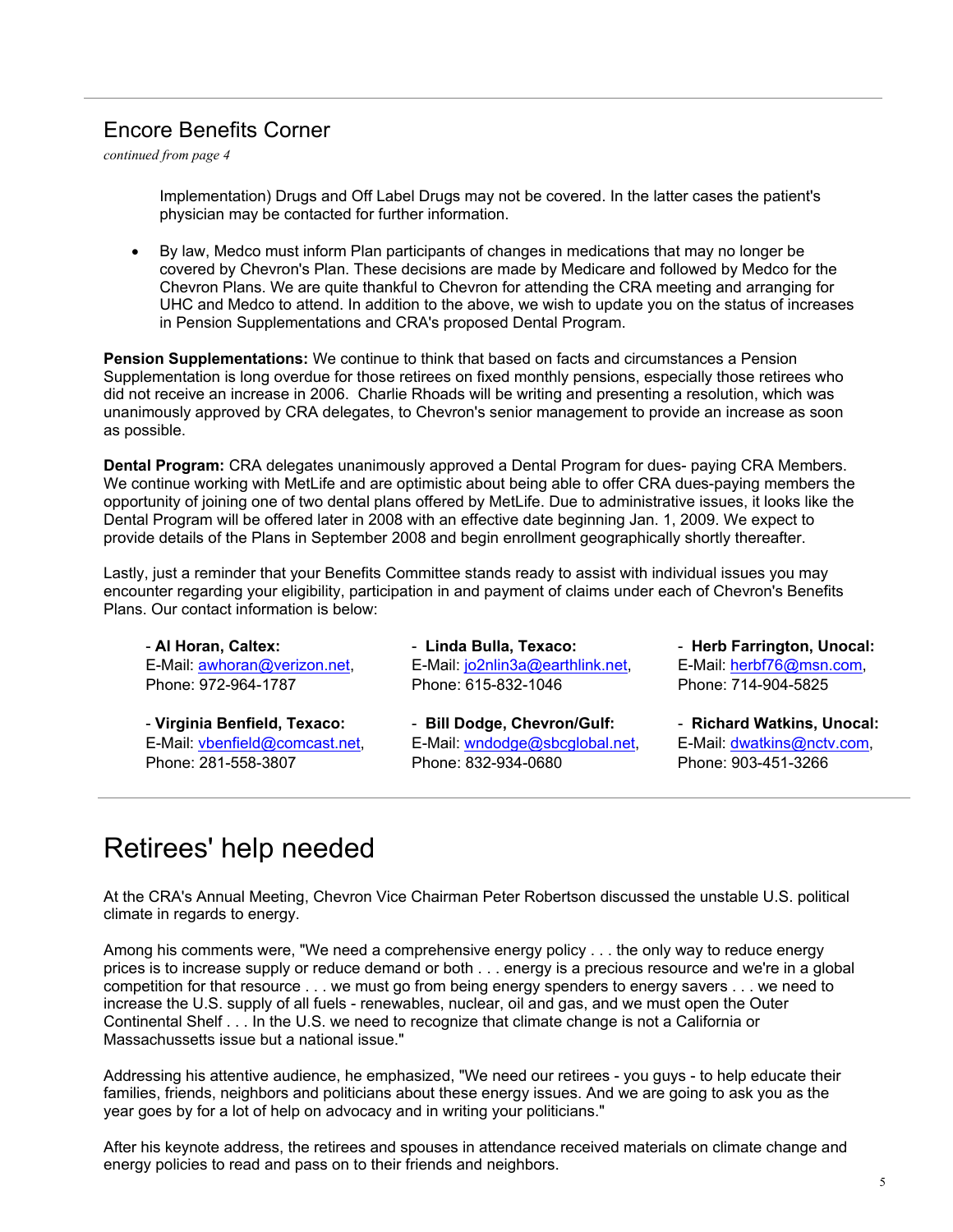## Chevron Public Service awards to Dively, Arscott

Ray Dively, president of the Keystone Chapter he helped establish 21 years ago, and Lyn Arscott, a Contra Costa Chapter board member, are the recipients of the 2008 Chevron Public Service Awards. They received their awards from Chevron Vice Chairman Peter Robertson at the CRA's Annual Meeting in Louisville, Ky.

The Company-sponsored program, in its eleventh year, was founded to recognize significant work performed by individual Chevron retirees, surviving spouses and chapters in their communities. In addition to certificates, the awardees will receive public awareness and recognition of their volunteer efforts.

Each award is accompanied by a \$1,000 Chevron contribution to be given to a nonprofit organization of the recipient's choice. Dively's check went to Zion Lutheran Church in Dauphin, Pa. for its community outreach



*Skip Rhodes, the CRA's Public Affairs Committee chair, is flanked by the 2008*  recipients of the Chevron Public Service Awards. At left is Ray Dively, Keystone *Chapter president, and right is Lyn Arscott, Contra Costa Chapter board member.* 

program. Arscott gave his prize to the Guatemala Limb Restoration program, which provides prosthetic limbs for children.

Coordinating the awards program for the CRA as its Public Affairs Committee chair is Skip Rhodes.

Even before concluding his 29-year Gulf Oil career in 1985 as Home Heat Marketer in Mechanicsburg, Pa., Dively was involved in community activities. Example: he has served 48 years as a leader in the Boy Scouts of America. Today's other efforts are driving the Dauphin community van to transport elderly to doctor and hospital visits; delivering meals to the homebound for Meals on Wheels; serving as groundskeeper for Scout headquarters; and functioning as treasurer of (1) the Lutheran Association of Scouts and (2) his church, which established an award in his name.

Dively found some spare time to serve 10 years as the CRA's North Atlantic Seaboard Area vice president.

Arscott retired from Chevron in 1998 in San Ramon, Calif. His Company positions in a 30-year span included director, Corporate Health, Safety and Environment Department; a member of the Corporate Management Committee; and senior executive consultant for Exploration and Production reporting to the Chairman of the Board.

Post Chevron, his volunteerism has been focused on three categories. One was "Internationally - Energy and Environment," with travels as a distinguished lecturer for the International Society of Petroleum Engineers and as a presenter on health, safety and environment at conferences in Calgary, Bangkok, Kuala Lumpur and Nice. In the category "Regionally - Church and Society" were church mission trips to Guatemala with teams of medical professionals and a team venture to McComb, Miss., to assist in erecting 16 houses for Hurricane Katrina refugees.

In the "Locally"category, Arscott is a member of the San Ramon Valley School Board's Science Advisory Committee, which organizes retired scientists and engineers to help science teachers in the schools. His role with the Contra Costa Chapter includes the compassion program.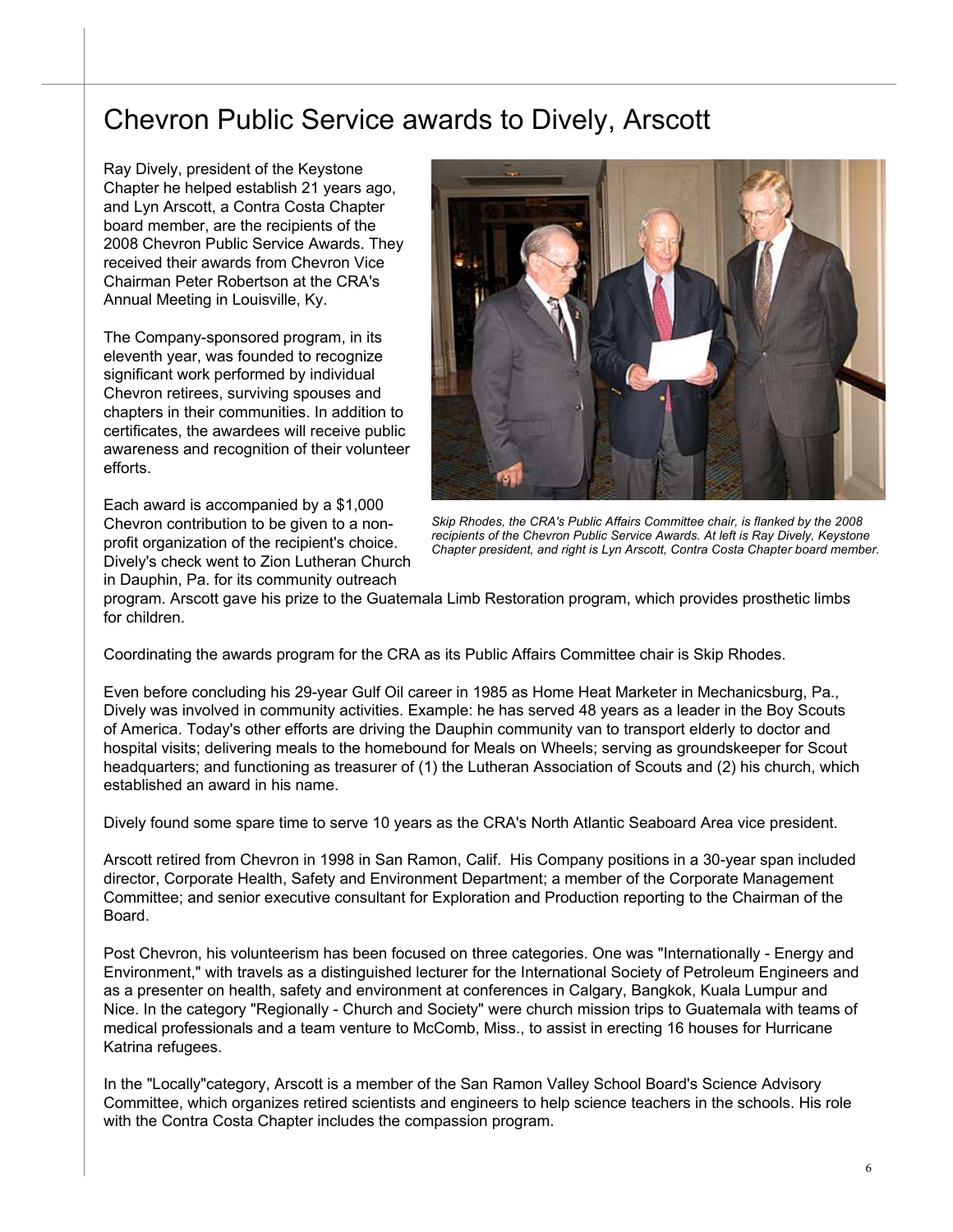### Robertson highlights Chevron successes

*continued from page 1*

Regarding total shareholder return, he reported that last year it was over 33 percent. "That should bring a smile to your faces. That's more than double the return from the S&P 500. It was the fourth consecutive year of record earnings. And we earned \$18.7 billion in 2007 versus \$17.1 billion in 2006."

The Company had its largest year-to-year gain among its peer companies. And it had a 23 percent return on capital investments. Also, the dividend was 11.5 percent higher than the year before, representing the 20th consecutive increase. Chevron has been paying an unbroken dividend since 1912. That's 96 years.

Robertson continued, "As some of you know, we've been buying back our stock so we can fully fund the capital programs we have. In just over four years we have bought back \$19 billion worth of stock, including \$2 billion in the last quarter. That helps sustain the return to shareholders and the stock price.

"It was not only a year of great financial accomplishment but also a year of many milestones."

#### EXPLORATION SUCCESSES

He pointed out, "We have added every year, for the last six years, a billion barrels for our exploration program. We have a 45 percent exploration success rate since 2002, which is the best among our peers and one of the best in the whole industry. That is quite a change from our premerger with Texaco when there was competition for last place in exploration between Texaco and Chevron."

The Company's inventory of budgeted projects includes 40 in various levels of development. These are 40 crude oil and natural gas projects of over a billion dollars each - representing Chevron's share.

The first capital project cited by Robertson is the start-up of the \$6-billion Tengiz expansion in Kazakhstan, geared to produce 250,000 more barrels per day.

A second example is the Agbami Project. That will be the deepest water production field in Nigeria at 4,800 feet. Field capacity is 250,000 barrels per day. A ship - so large it makes aircraft carriers look small - parked in the deepwater offshore Nigeria will provide most facilities for producing, processing and storing the product until it can be picked up by tankers.

Another success story is Bibyana in Bangladesh, a former Unocal Project. It represents a great example of commercialized natural gas in a tough environment. It started up in March 2007 and is now producing 240 million cubic feet per day (mcf/d) and expects to get up to 500 million in 2010.

Then in the deepwater Gulf of Mexico there's the Blind Faith semi-submersible floating platform, which later this year will begin production. It will produce 70,000 barrels of oil per day at its peak. Even bigger in the Gulf is the Tahiti Project, which will produce 125,000 barrels per day when completed.

On the downstream side, Robertson pointed to refinery upgrades in South Korea, El Segundo, Pascagoula and Pembroke. Their upgrades have to do with crude reliability, some expanded capacity and the ability to run more difficult crudes.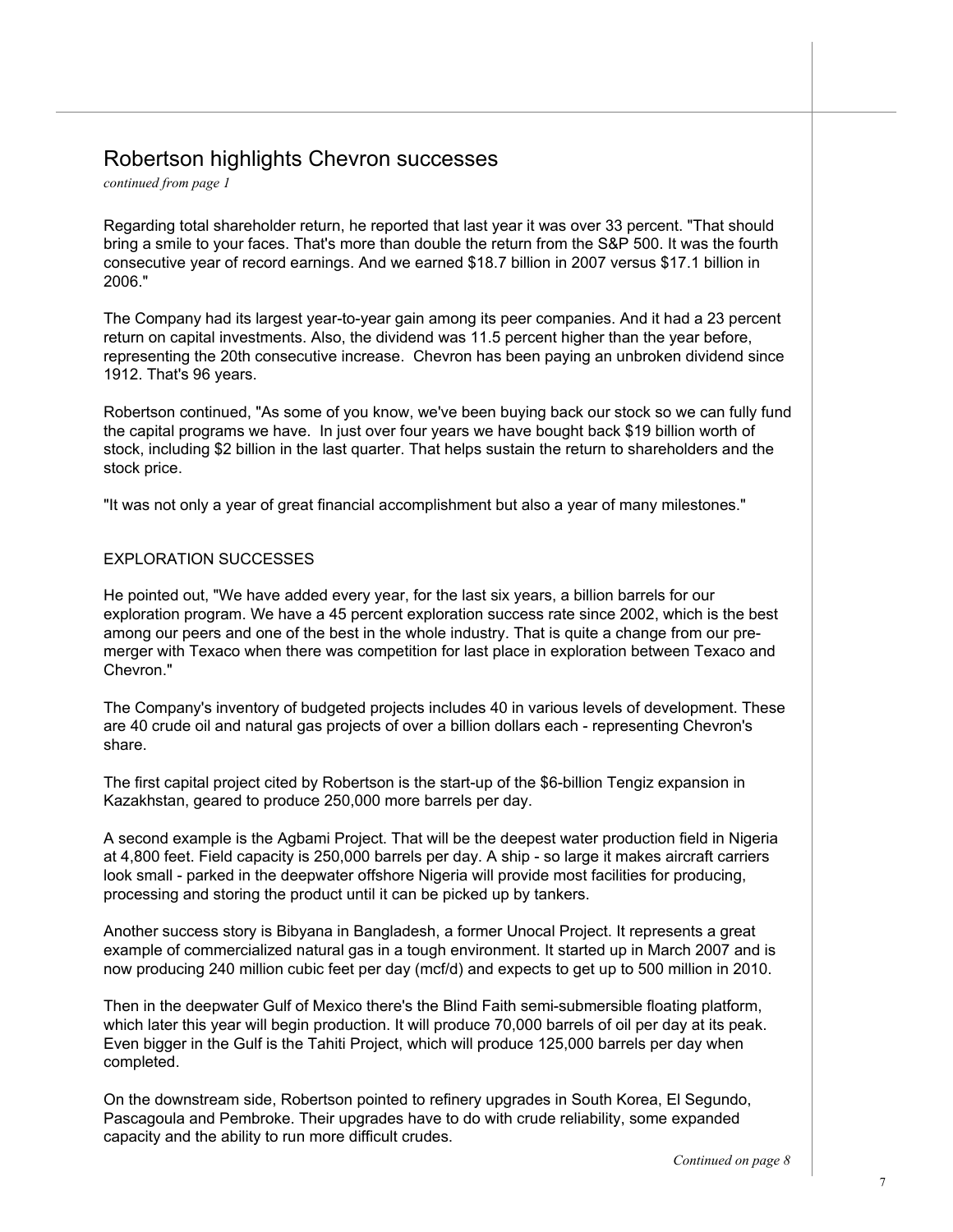## 2007 was a year of great environmental progress

*continued from page 7*

#### RENEWABLE ENERGY LEADER

Robertson said, "Last year was one of great environmental progress for us in the areas of conservation, renewable energy and climate change. We have this company called Chevron Environmental Solutions (CES). It's a small company by Chevron standards but it's about the third biggest in its industry. It goes into military bases, government installations like post offices and prisons, and colleges such as California State University Fresno where they put in fuel cells, solar panels and whatever it takes to increase the energy of those facilities. CES's average over 800 projects has reduced the energy usage of their clients by 30 percent.

"Chevron itself has been reducing energy consumption since 1992. We are 29 percent more energy efficient today in the Company, including our oil fields, refineries and all other facilities."

The Vice Chairman added that Chevron also is a recognized leader in renewable energy. "Since the Unocal merger we have become the largest geothermal energy company in the world. We produce about 1,300 megawatts of geothermal power and in 2007 we had a new 110 megawatt plant come on-line in Indonesia.

In the non-food biofuels business, Chevron has formed a joint venture with Weyerhaeuser Corporation, the Washington State-based land-owning timber company, which has a lot of waste products like wood chips. The objective of the joint venture is to turn all that cellulose into fuel.

Addressing climate change, Robertson emphasized, "Chevron is committed to cutting 3.7 million tons of CO2 emissions per year at the Gorgon Natural Gas Project in Australia and reducing gas flaring at our projects in West Africa and Kazakhstan.

"If you sum up all the foregoing, by my measure there's no doubt in my mind that Chevron is a world-class company in almost any dimension."

# Chevron

Chevron Retirees Association. For story ideas, contact: Walt Roessing, Managing Editor 4817 Palm Ave, #M, La Mesa, CA 91941 E-mail: wlroessing@cs.com (619) 697-9702

Annual Meeting Photos by Walt Roessing

For questions regarding Encore www.chevronretirees.org, contact: Maree "MJ" Stone, Chair Communications Committee 30600 N. Pima Rd., No. 101, Scottsdale, AZ, 85266 E-mail: msto@att.net (480) 595-2872

The Chevron Retirees Association is not a subsidiary of Chevron Corporation but an independent organization of retired employees of Chevron or its predecessor companies.

# Merkel receives President's award

Bill Merkel of Oklahoma City, long one of the hardest working and most dedicated volunteers in the Chevron Retirees Association, received a "President's Award for Distinguished Service" from Charlie Rhoads at the 2008 Annual Meeting. That special award is given periodically to an individual who the CRA president believes has made an extraordinary contribution to the Association.

Rhoads particularly cited Merkel's recent role in helping resurrect the East Texas Chapter after its president resigned. No other member stepped forward so Merkel - always eager to help -- accomplished that chapter's revival by teaming with the Unocal retirees presence in the area.

Merkel's remarkable CRA service includes the following accomplishments:

- Six years as an area vice president, overseeing the Texas-Oklahoma region four years and The Plains two;
- Host vice president for the 2003 Annual Meeting in Oklahoma City;
- Chairman of the Planning & Research and Budget & Finance committees;
- Member of the Benefits and two ad hoc committees;
- Eight years as Oklahoma City Chapter president, which is still ongoing.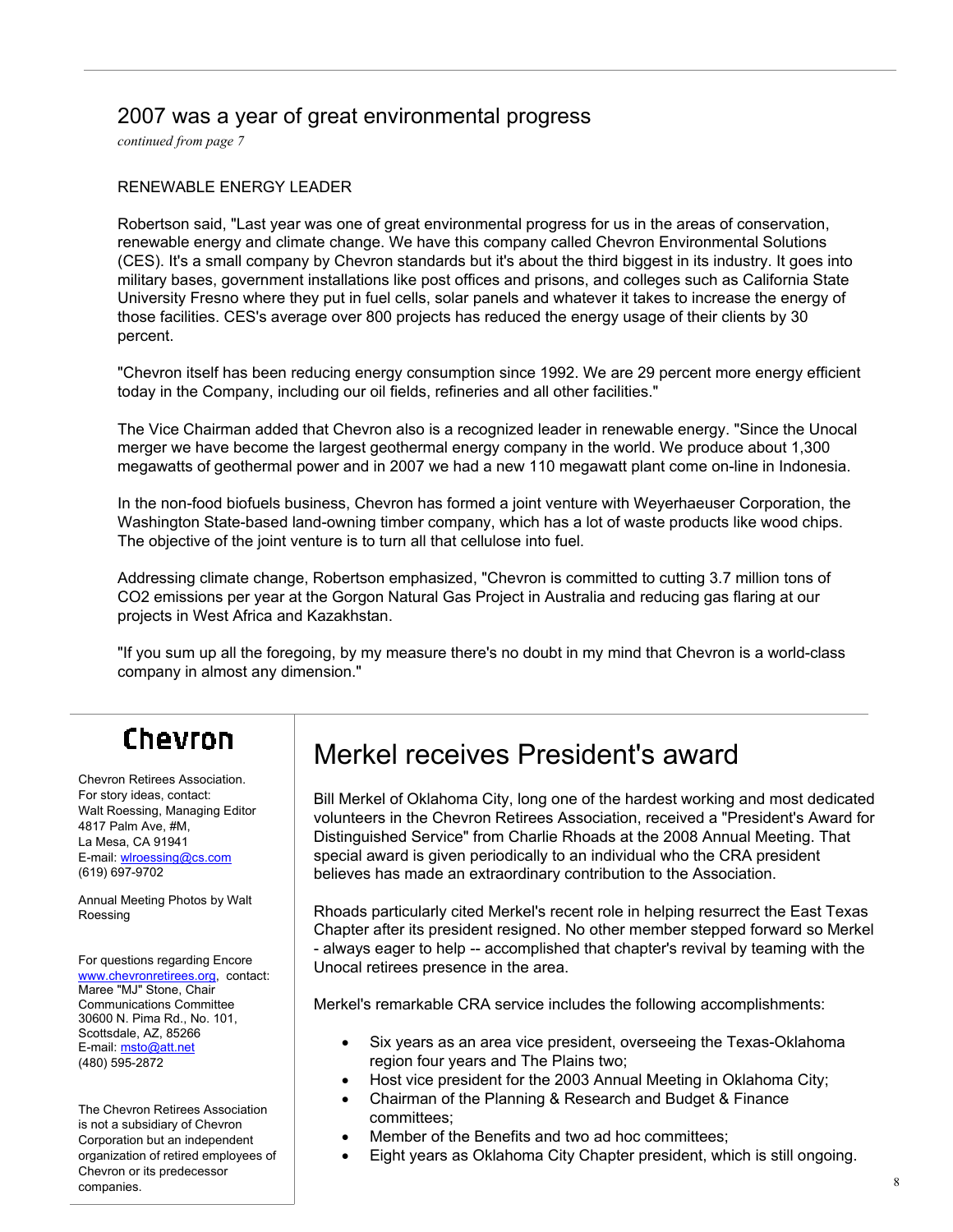#### Encore In Memoriam: **January 2008 – March 2008**

*As reported by Chevron during this period*

Cullers, C. C., 1/8/2008, Caltex, Ret. 1980 Blackmore, Harvey, 8/6/2007, Caltex Ret. 1972, Fields, John W., 3/27/2008, Caltex Ret. 1988, Harris, William Richard, 1/9/2008, Caltex Ret. 1985, Mcglinchey, Frank P., 1/8/2008, Caltex, Ret. 1977 Rayburn, Leonard Alan, 3/19/2008, Caltex Ret. 1992, Thompson, P. B., 1/5/2008, Caltex, Ret. 1984 Aishman, W. E., 1/9/2008, Chevron, Ret. 1983 Allen, J. M., 2/5/2008, Chevron Ret. 1986, Andrews, Ralph V., 2/20/2008, Chevron Ret. 1978, Apple Jr., C. H., 2/11/2008, Chevron Ret. 1985, Armstrong, John M., 3/28/2008, Chevron Ret. 1997, Auerhamer, Evelien, 2/1/2008, Chevron Ret. 1968, Axelson, Walter H., 2/18/2008, Chevron Ret. 1968, Bargerhuff, Richard A., 1/1/2008, Chevron, Ret. 1991 Beaver, J. L., 2/1/2008, Chevron Ret. 1986, Berg, Otto M., 2/24/2008, Chevron Ret. 1985, Berkman, Jay F., 2/23/2008, Chevron Ret. 1985, Binkley, Richard T., 12/20/2007, Chevron Ret. 1965, Bloom, James C., 2/27/2008, Chevron Ret. 1990, Blue, Emanuel M., 2/15/2008, Chevron Ret. 1977, Blunk, Arnold R., 1/5/2008, Chevron, Ret. 1982 Branham, C. M., 1/19/2008, Chevron, Ret. 1977 Brown, J. G., 1/4/2008, Chevron, Ret. 1980 Busby, Lyle E., 12/28/2007, Chevron, Ret. 1985 Butisbauch Jr., Paris F., 3/8/2008, Chevron Ret. 1986, Carmichael, Herman H., 3/1/2008, Chevron Ret. 1982, Chan, Kai C., 12/29/2007, Chevron Ret. 1986, Chapman, Hugh E., 1/19/2008, Chevron, Ret. 1980 Choriki, H., 2/12/2008, Chevron Ret. 1981, Clarkson, R. D., 1/4/2008, Chevron, Ret. 1985 Collins, W. E., 3/19/2008, Chevron Ret. 1985, Collins, Benny L., 2/23/2008, Chevron Ret. 2007, Conser, E. D., 2/5/2008, Chevron Ret. 1983, Cox, James B., 1/24/2008, Chevron Ret. 1985, Crawford, William E., 2/3/2008, Chevron Ret. 1980, Crawford Jr., R. C., 3/20/2008, Chevron Ret. 1990, Dirmeyer, Barbara M., 1/30/2008, Chevron Ret. 2000, Dittman, Violet M., 1/1/2008, Chevron, Ret. 1984 Dixon, R. E., 2/17/2008, Chevron Ret. 1985, Dugan, John P., 2/2/2008, Chevron Ret. 1995, Fisher, H. C., 2/12/2008, Chevron Ret. 1984, Fisher Jr., Earl D., 1/21/2008, Chevron, Ret. 1986 Flynn, George E., 1/6/2008, Chevron, Ret. 1990 Follett, W. T., 3/16/2008, Chevron Ret. 1988, Fracisco, R. E., 1/13/2008, Chevron, Ret. 1982 French, Charles M., 2/1/2008, Chevron Ret. 1973, Fry, Linda M., 1/28/2008, Chevron, Ret. 1999 Furr, Charles C., 6/5/2006, Chevron, Ret. 1992 Gabel, Joseph E., 2/14/2008, Chevron Ret. 1986, Gallegos, Rudy C., 2/27/2008, Chevron Ret. 2007, Gambrell, R. M., 2/5/2008, Chevron Ret. 1984, Gardsten, Gunnar E., 2/12/2008, Chevron Ret. 1986, Gartner, J. S., 3/15/2008, Chevron Ret. 1983, Gear, Robert W., 2/19/2008, Chevron Ret. 1998, Geissel, Roman A., 1/12/2008, Chevron, Ret. 1977 Gomez, Isaac P., 1/16/2008, Chevron, Ret. 1998 Graham, Everett F., 10/14/2007, Chevron, Ret. 1982 Gresch, Walter A., 1/23/2008, Chevron Ret. 1983, Guymon, Wayne, 11/10/2007, Chevron Ret. 1982, Hammond, Floyd M., 3/20/2008, Chevron Ret. 1979, Harrison, Ann M., 1/28/2008, Chevron Ret. 1986, Heider, Paul J., 3/2/2008, Chevron Ret. 1992, Hendrick, Karen K., 2/1/2008, Chevron Ret. 2000, Henn Sr., Theodore E., 2/9/2008, Chevron Ret. 1996, Hoffman, Everett K., 3/3/2008, Chevron Ret. 1985, Hurst, Lee R., 2/27/2008, Chevron Ret. 1982, Jamison, W. H., 3/15/2008, Chevron Ret. 1990, Jones, Harold L., 1/17/2008, Chevron, Ret. 1999 Jones, Dale L., 3/22/2008, Chevron Ret. 1986, Jones, Willie E., 1/9/2008, Chevron Ret. 1997, Jurkovich, H. W., 1/10/2008, Chevron, Ret. 1983 Kasun, E W., 2/19/2008, Chevron Ret. 1985,

Kipp, Kenneth L., 2/3/2008, Chevron Ret. 1981, Kozlowski, Raymond J., 3/23/2008, Chevron Ret. 1992, Kus, Bruno J., 2/13/2008, Chevron Ret. 1982, Lacour, J. E., 1/10/2008, Chevron, Ret. 1991 Larsen, Merrill E., 3/21/2008, Chevron Ret. 1985, Larson, W. G., 2/6/2008, Chevron Ret. 1984, Lind, Edward R., 2/21/2008, Chevron Ret. 1968, Loness, W. W., 3/16/2008, Chevron Ret. 1981, Lovitt Jr., Cyril C., 2/3/2008, Chevron Ret. 1975, Maas, Ernest B., 11/15/2007, Chevron, Ret. 1985 Maclean, Roderick J., 1/4/2008, Chevron, Ret. 1988 Matey, George P., 2/14/2008, Chevron Ret. 1985, Mcgraw, Leland C., 2/21/2008, Chevron Ret. 1989, Mckenna, Gerry P., 6/18/2007, Chevron Ret. 1992, Mekelburg, Gerhard G., 2/29/2008, Chevron Ret. 1990, Michals, C., 12/31/2007, Chevron, Ret. 1985 Mitchell, Paul W., 2/28/2008, Chevron Ret. 1992, Mysak, Steve, 2/17/2008, Chevron Ret. 1984, Newsom, Anthony W., 3/9/2008, Chevron Ret. 1999, Nobles, N. E., 2/4/2008, Chevron Ret. 1985, Oefelein, F. H., 2/6/2008, Chevron Ret. 1985, Pargman, Ralph R., 12/23/2007, Chevron, Ret. 1989 Parker, Earl A., 1/11/2008, Chevron Ret. 1976, Parriott, Burke A., 3/22/2008, Chevron Ret. 1983, Paulson, N. W., 2/6/2008, Chevron Ret. 1984, Peters, Jimmie D., 2/22/2008, Chevron Ret. 1995, Peterson, Neil T., 1/2/2008, Chevron, Ret. 1990 Peterson, E. A., 3/8/2008, Chevron Ret. 1981, Pierce, John A., 11/22/2007, Chevron Ret. 1985, Pope, Robert W., 3/27/2008, Chevron Ret. 1992, Punch, W. A., 1/5/2008, Chevron, Ret. 1982 Raymond, Kenneth W., 1/16/2008, Chevron Ret. 1967, Rippe, Ben K., 1/24/2008, Chevron Ret. 1985, Rogers, D. R., 12/30/2007, Chevron, Ret. 1986 Rollins, J. F., 3/18/2008, Chevron Ret. 1980, Russell, Dorothy J., 1/22/2008, Chevron, Ret. 1994 Schermerhorn III, James S., 12/21/2007, Chevron, Ret. 1990

Schremp, F. W., 2/1/2008, Chevron Ret. 1981, Searles, Clarence E., 1/12/2008, Chevron, Ret. 1975 Shaeffer Jr., Herbert E., 12/24/2007, Chevron, Ret. 2000 Sharon, William W., 3/5/2008, Chevron Ret. 1985, Shelmet, John P., 2/1/2008, Chevron Ret. 1999, Smith, Beverly V., 3/8/2008, Chevron Ret. 1977, Smithson, Velma J., 1/27/2007, Chevron Ret. 1988, Stratmann, C. C., 2/1/2008, Chevron Ret. 1987, Summers, Robert W., 8/26/2007, Chevron, Ret. 1992 Ullrich, Joseph W., 3/17/2008, Chevron Ret. 1984, Venatta, W. K., 1/16/2008, Chevron, Ret. 1981 Vigil, Kenneth W., 1/14/2008, Chevron Ret. 1996, Vineyard, E. J., 1/18/2008, Chevron, Ret. 1986 Voelker, Elmer F., 1/5/2008, Chevron Ret. 1981, Waddle, Leeroy, 2/23/2008, Chevron Ret. 1971, Wallace, Don K., 1/12/2008, Chevron, Ret. 1969 Watterson Jr., Stuart, 2/1/2008, Chevron Ret. 1985, Wells, William E., 10/13/2007, Chevron, Ret. 1984 Werner, Robert P., 3/8/2008, Chevron Ret. 1985, Wiggins , Virgil D., 2/15/2008, Chevron Ret. 1991, Wilcox, Haruye, 2/16/2008, Chevron Ret. 1986, Wilkes, John B., 2/15/2008, Chevron Ret. 1983, Williams, David F., 3/8/2008, Chevron Ret. 1992, Wilson, Kenneth R., 2/18/2008, Chevron Ret. 2003, Zeller, Michael G., 1/3/2008, Chevron, Ret. 1978 Blohm, Raymond W., 1/14/2008, Getty Ret. 1994, Booth, Willie R., 12/5/2007, Getty, Ret. 1988

Due to space constraints, the remainder of the January 2008 – March 2008 In Memoriam will appear in the next issue of Encore. Alternatively, the web edition of the Quarter 3 2008 Encore contains the entire list of names.

Below are the names that were left off of the October 2007 – December 2007 listing in the Quarter2 2008 Encore.

Delmore, Robert P., 10/20/2007, Gulf, Ret. 1972 Diamante, Thomas, 11/17/2007, Gulf, Ret. 1987 Dietrich, Harry F., 10/16/2007, Gulf, Ret. 1981 Domaschk, Elroy, 10/1/2007, Gulf, Ret. 1981 Duffy, F. X., 11/19/2007, Gulf, Ret. 1973 Durkin, George B., 11/13/2007, Gulf, Ret. 1981 Ellison Jr., Francis O., 11/16/2007, Gulf, Ret. 1983 Finck, Raymond H., 12/25/2007, Gulf, Ret. 1982 Fischer, Richard P., 11/1/2007, Gulf, Ret. 1983 Fitzpatrick, John P., 7/30/2007, Gulf, Ret. 1977 Fox Jr., Thomas D., 11/17/2007, Gulf, Ret. 1982 Garner, John G., 12/27/2007, Gulf, Ret. 1983 Garretson, Robert C., 12/18/2007, Gulf, Ret. 1982 Glenn, Charlcie J., 10/23/2007, Gulf, Ret. 1969 Hale, George M., 11/17/2007, Gulf, Ret. 1976 Hanson, Virgil S., 12/25/2007, Gulf, Ret. 1982 Heisler, Clarence S., 9/30/2007, Gulf, Ret. 1978 Helwig, Ralph W., 10/21/2007, Gulf, Ret. 1978 Herndon, Harold S., 10/27/2007, Gulf, Ret. 1978 Hill, Melvin J., 12/17/2007, Gulf, Ret. 1984 Holbrook, Charles E., 10/22/2007, Gulf, Ret. 1998 Idonas, John, 12/16/2007, Gulf, Ret. 1983 Jacoby, Lindy B., 11/2/2007, Gulf, Ret. 1989 Johnson, Earl M., 11/8/2007, Gulf, Ret. 1982 Johnson, Johnny G., 12/11/2007, Gulf, Ret. 1985 Jones, William P., 12/12/2007, Gulf, Ret. 1976 Keener, Kenneth C., 11/5/2007, Gulf, Ret. 1985 Kinler, Raymond G., 9/5/2007, Gulf, Ret. 1986 Kress, Delbert R.,12/15/2007, Gulf, Ret. 1986 Landis, Jack, 11/29/2007, Gulf, Ret. 1983 Larmeu, Paul A., 11/24/2007, Gulf, Ret. 1978 Lehwald, Lora R., 7/28/2007, Gulf, Ret. 1966 Lewey, Paul, 11/10/2007, Gulf, Ret. 1976 Lewis, Fritz B., 10/6/2007, Gulf, Ret. 1986 Loflin Jr., Ernest W., 9/3/2007, Gulf, Ret. 1998 Long, John R., 12/13/2007, Gulf, Ret. 1982 Louis III, Henry, 12/11/2007, Gulf, Ret. 2006 Lucas, John A., 11/18/2007, Gulf, Ret. 1985 Malin, William F., 11/15/2007, Gulf, Ret. 1976 Mc Kinney, T. K., 9/20/2007, Gulf, Ret. 1983 Mc Millan, Angus H., 9/15/2007, Gulf, Ret. 1979 Mclaurine, Elgin L., 12/3/2007, Gulf, Ret. 1986 Meerdter, Gilbert J., 11/12/2007, Gulf, Ret. 1984 Merren, Whitney I., 11/13/2007, Gulf, Ret. 1982 Miller, Janette C., 5/3/2007, Gulf, Ret. 1973 Morgan, Roy, 10/1/2007, Gulf, Ret. 1985 Pine, John T., 9/6/2007, Gulf, Ret. 1985 Prejean, Michael L., 4/25/2002, Gulf, Ret. 1992 Prince, George L., 12/3/2007, Gulf, Ret. 1973 Pufahl, Helen F., 3/4/2007, Gulf, Ret. 1976 Rapier, Thedus E., 10/3/2007, Gulf, Ret. 1976 Reeves, Raymond J., 10/23/2007, Gulf, Ret. 1986 Ridgeway, Clyde D., 11/10/2007, Gulf, Ret. 1981 Robinson, Billy M., 10/22/2007, Gulf, Ret. 1982 Roessler, Walter E., 11/7/2007, Gulf, Ret. 1980 Rowland, Orville K., 9/14/2007, Gulf, Ret. 1992 Sanders, A. J., 11/14/2007, Gulf, Ret. 1973 Schnadelbach, Mannie F., 10/9/2007, Gulf, Ret. 1981 Searle, Eric H., 11/28/2007, Gulf, Ret. 1975 Shelburne, Floyd T., 9/20/2007, Gulf, Ret. 1992 Shelton, Charles W., 12/18/2007, Gulf, Ret. 1983 Sheptak, Stanford P., 12/20/2007, Gulf, Ret. 2000 Smith, Elmer M., 8/1/2007, Gulf, Ret. 1983 Smith, Robert A., 12/25/2007, Gulf, Ret. 1987 Springer, Richard H., 12/2/2007, Gulf, Ret. 1984 Swanzy, Jeff R., 10/26/2007, Gulf, Ret. 1982 Sylve Jr., Morris, 5/8/2007, Gulf, Ret. 1995 Tarrant, Melton H., 12/16/2007, Gulf, Ret. 1987 Teutsch, Edgar N., 11/2/2007, Gulf, Ret. 1980 Thomas, Roland, 11/14/2007, Gulf, Ret. 1984 Veazey, Edward J., 11/28/2007, Gulf, Ret. 1978 Walker, Woodrow W., 10/5/2007, Gulf, Ret. 1980 Wallen, Dewey L., 11/2/2007, Gulf, Ret. 1983 Warne Jr., James K., 12/22/2007, Gulf, Ret. 1975 Welsh, James D., 12/12/2007, Gulf, Ret. 1978 Williams, Mabel L., 10/22/2007, Gulf, Ret. 1985 Willis, John B., 11/23/2007, Gulf, Ret. 1984 Wismer, Ray M., 11/30/2007, Gulf, Ret. 1982 Woodall, Beverly A., 12/5/2007, Gulf, Ret. 1992